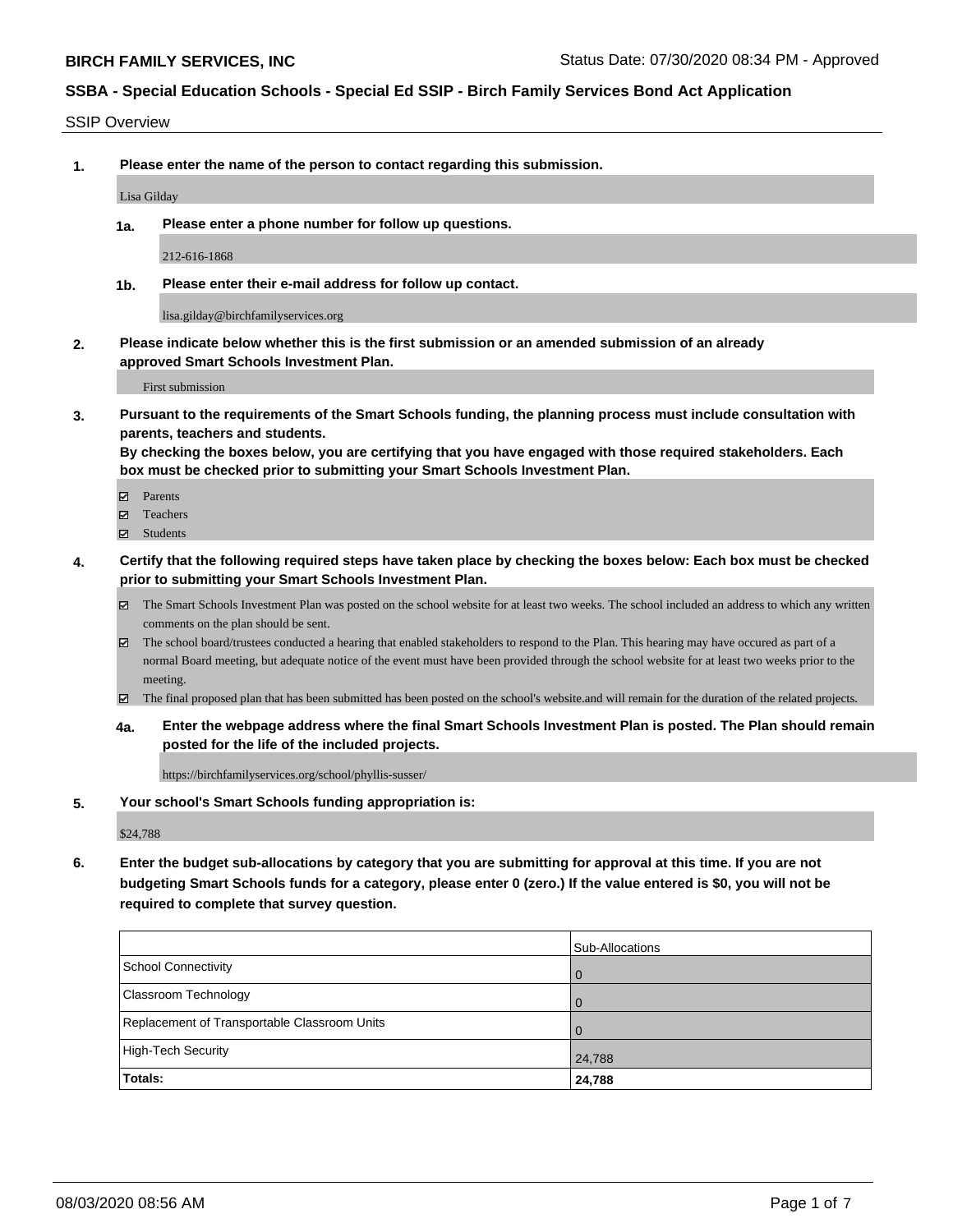School Connectivity

**1. Describe how you intend to use Smart Schools funds for high-speed broadband and/or wireless connectivity projects in school buildings.**

(No Response)

**2. Describe how the school plans to use digital connectivity and technology to improve teaching and learning.**

(No Response)

**3. Does your School Connectivity project require new construction or substantially altered space and result in capitalized cost in excess of \$100,000?**

No

**4. If you are submitting an allocation for School Connectivity complete this table. Note that the calculated Total at the bottom of the table must equal the Total allocation for this category that you entered in the SSIP Overview overall budget.** 

|                                            | Sub-Allocation |
|--------------------------------------------|----------------|
| Network/Access Costs                       | $\mathbf{0}$   |
| <b>Outside Plant Costs</b>                 | $\mathbf{0}$   |
| School Internal Connections and Components | $\Omega$       |
| <b>Professional Services</b>               | $\mathbf{0}$   |
| Testing                                    | $\mathbf{0}$   |
| <b>Other Upfront Costs</b>                 | $\Omega$       |
| <b>Other Costs</b>                         | $\Omega$       |
| Totals:                                    | 0              |

**5. Please detail the type, quantity, per unit cost and total cost of the eligible items under each sub-category. This is especially important for any expenditures listed under the "Other" category. All expenditures must be eligible for tax-exempt financing to be reimbursed with Smart Schools funds. Sufficient detail must be provided so that we can verify this is the case. If you have any questions, please contact us directly through smartschools@nysed.gov. Add rows under each sub-category for additional items, as needed.**

| Select the allowable expenditure | Item to be purchased | Quantity      | Cost per Item | <b>Total Cost</b> |
|----------------------------------|----------------------|---------------|---------------|-------------------|
| ∣type.                           |                      |               |               |                   |
| Repeat to add another item under |                      |               |               |                   |
| each type.                       |                      |               |               |                   |
| (No Response)                    | (No Response)        | (No Response) | (No Response) | (No Response)     |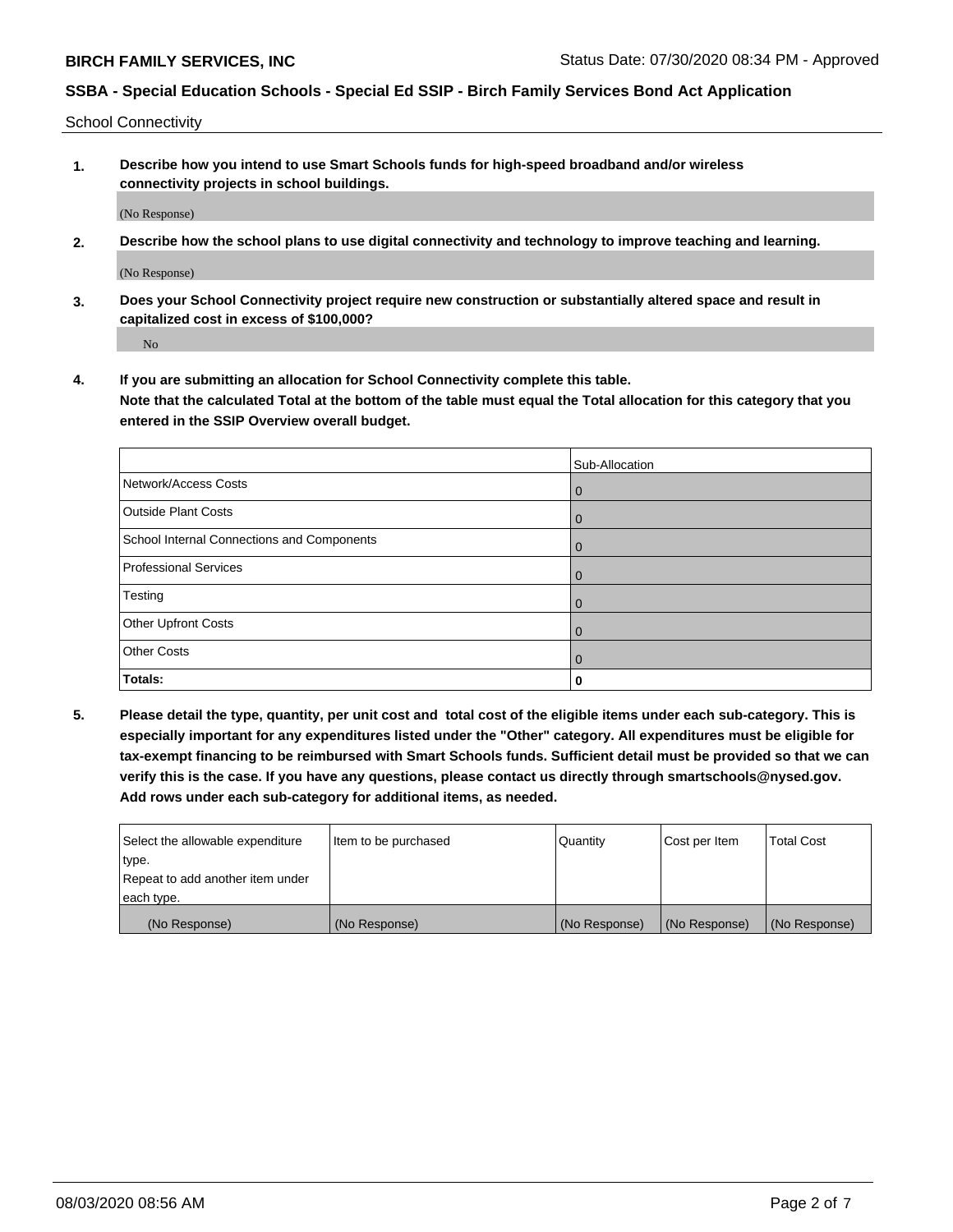Classroom Learning Technology Equipment (Devices)

**1. Describe the devices you intend to purchase and their compatibility with existing or planned platforms or systems.**

(No Response)

**2. Describe how the proposed technology purchases will improve teaching and learning inside or outside of the classroom.**

(No Response)

**3. To ensure the sustainability of technology purchases made with Smart Schools funds, schools must have a plan to maintain and support technology purchases reimbursed with Smart Schools funds. This sustainability plan should support recurring costs of use that are ineligible for Smart Schools funding such as device maintenance, technical support, Internet and wireless fees, maintenance of hotspots, staff professional development, building maintenance and the replacement of incidental items.**

 $\boxtimes$  By checking this box, you certify that the school has a sustainability plan as described above.

**4. Schools must ensure that devices purchased with Smart Schools funds will be distributed, prepared for use, maintained and supported appropriately. Schools must maintain detailed device inventories in accordance with generally accepted accounting principles.**

By checking this box, you certify that the school has a distribution and inventory management plan and system in place.

- **5. Schools must contact the SUNY/CUNY teacher preparation program that supplies the largest number of its new teachers to request advice on innovative uses and best practices at the intersection of pedagogy and educational technology.**
	- By checking this box, you certify that you have contacted the SUNY/CUNY teacher preparation program that supplies the largest number of your new teachers to request advice on these issues.
	- **5a. Please enter the name of the SUNY or CUNY Institution that you contacted.**

(No Response)

**5b. Enter the primary Institution phone number.**

(No Response)

**5c. Enter the name of the contact person with whom you consulted and/or will be collaborating with on innovative uses of technology and best practices.**

(No Response)

**6. If you are submitting an allocation for Classroom Educational Technology, complete this table.**

**Note that the calculated Total at the bottom of the table must equal the Total allocation for this category that you entered in the SSIP Overview overall budget.**

|                          | Sub-Allocation |
|--------------------------|----------------|
| Interactive Whiteboards  | $\Omega$       |
| Computer Servers         |                |
| <b>Desktop Computers</b> | O              |
| <b>Laptop Computers</b>  | $\Omega$       |
| <b>Tablet Computers</b>  | 0              |
| <b>Other Costs</b>       | $\Omega$       |
| Totals:                  |                |

**7. Please detail the type, quantity, per unit cost and total cost of the eligible items under each sub-category. This is especially important for any expenditures listed under the "Other" category. All expenditures must be capital bond eligible to be reimbursed with Smart Schools funds. If you have any questions, please contact us directly through**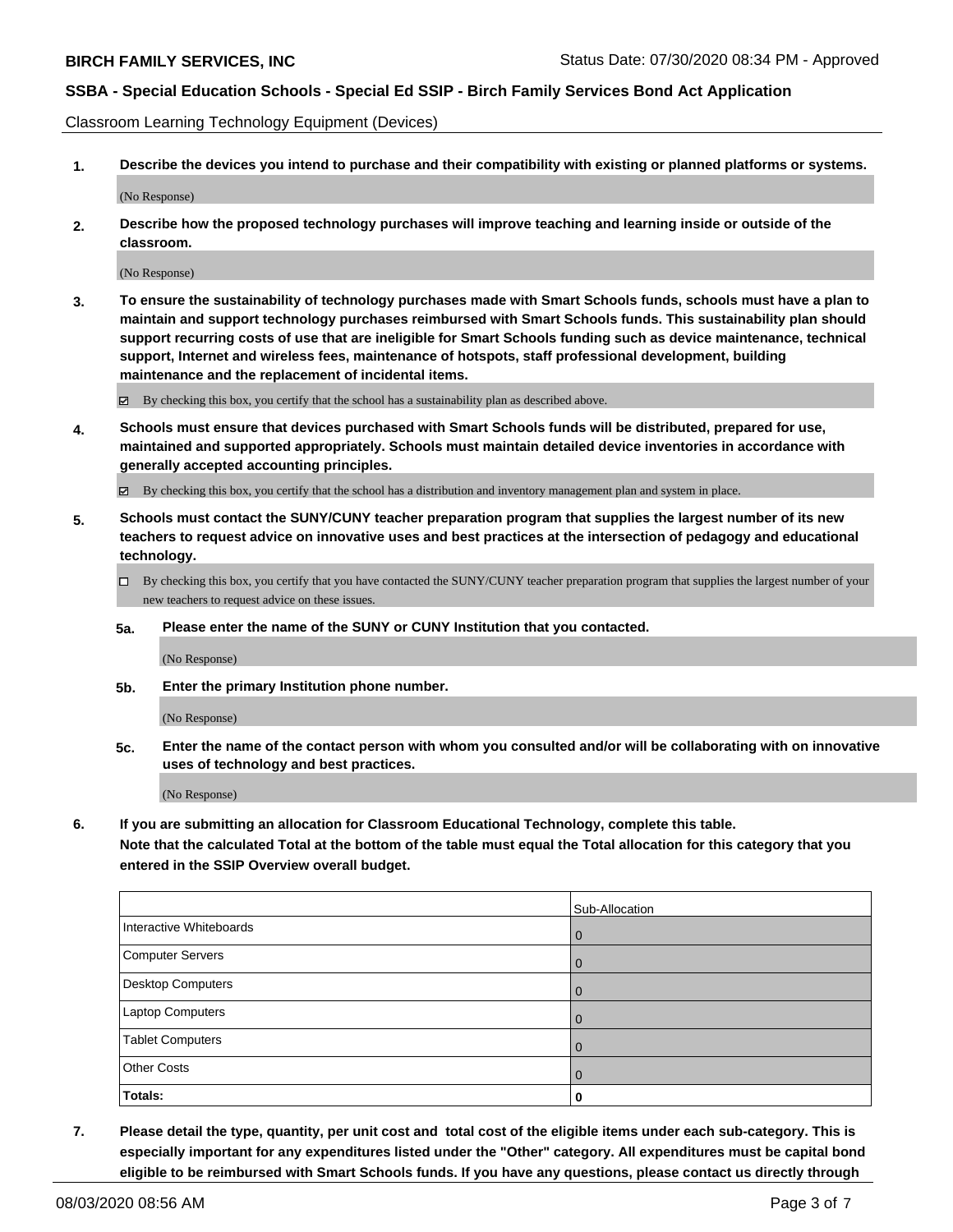Classroom Learning Technology Equipment (Devices)

# **smartschools@nysed.gov.**

# **Add rows under each sub-category for additional items, as needed.**

| Select the allowable expenditure | Item to be purchased | Quantity      | Cost per Item | <b>Total Cost</b> |
|----------------------------------|----------------------|---------------|---------------|-------------------|
| type.                            |                      |               |               |                   |
| Repeat to add another item under |                      |               |               |                   |
| each type.                       |                      |               |               |                   |
| (No Response)                    | (No Response)        | (No Response) | (No Response) | (No Response)     |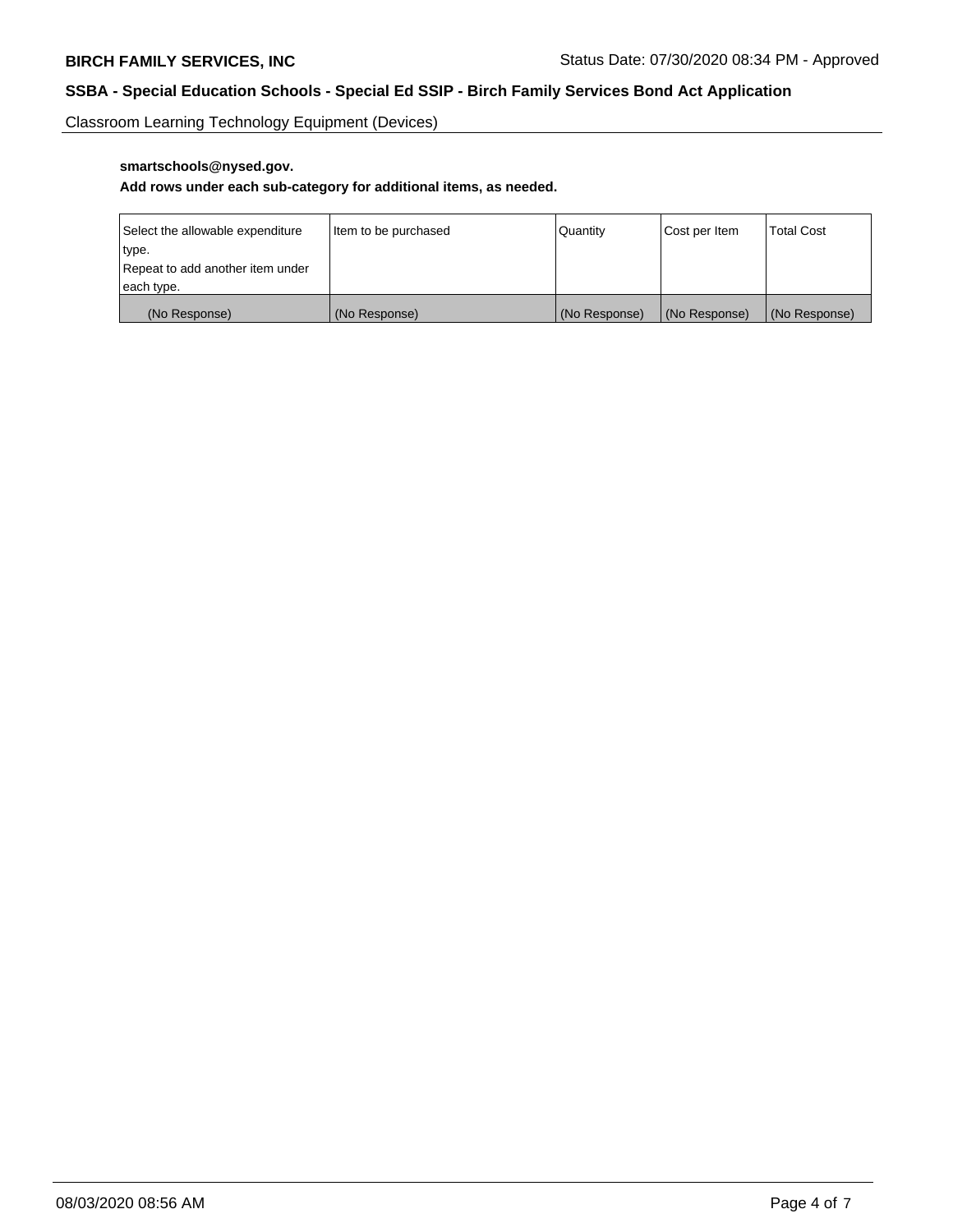Replace/Modernize Transportable Classrooms

**1. Describe the school's plan to construct, enhance or modernize education facilities to provide high-quality instructional space by replacing transportable classrooms.**

(No Response)

**2. Does your Classroom Trailer project require new construction or substantially altered space and result in capitalized cost in excess of \$100,000?**

(No Response)

**3. If you have made an allocation for Replace Transportable Classrooms, complete this table. Note that the calculated Total at the bottom of the table must equal the Total allocation for this category that you entered in the SSIP Overview overall budget.**

|                                                | Sub-Allocation |
|------------------------------------------------|----------------|
| Construct New Instructional Space              |                |
| Enhance/Modernize Existing Instructional Space |                |
| Other Costs                                    |                |
| Totals:                                        | O              |

**4. Please detail the type, quantity, per unit cost and total cost of the eligible items under each sub-category. This is especially important for any expenditures listed under the "Other" category. All expenditures must be capital bond eligible to be reimbursed with Smart Schools funds. If you have any questions, please contact us directly through smartschools@nysed.gov.**

**Add rows under each sub-category for additional items, as needed.**

| Select the allowable expenditure | Item to be purchased | Quantity      | Cost per Item | <b>Total Cost</b> |
|----------------------------------|----------------------|---------------|---------------|-------------------|
| 'type.                           |                      |               |               |                   |
| Repeat to add another item under |                      |               |               |                   |
| each type.                       |                      |               |               |                   |
| (No Response)                    | (No Response)        | (No Response) | (No Response) | (No Response)     |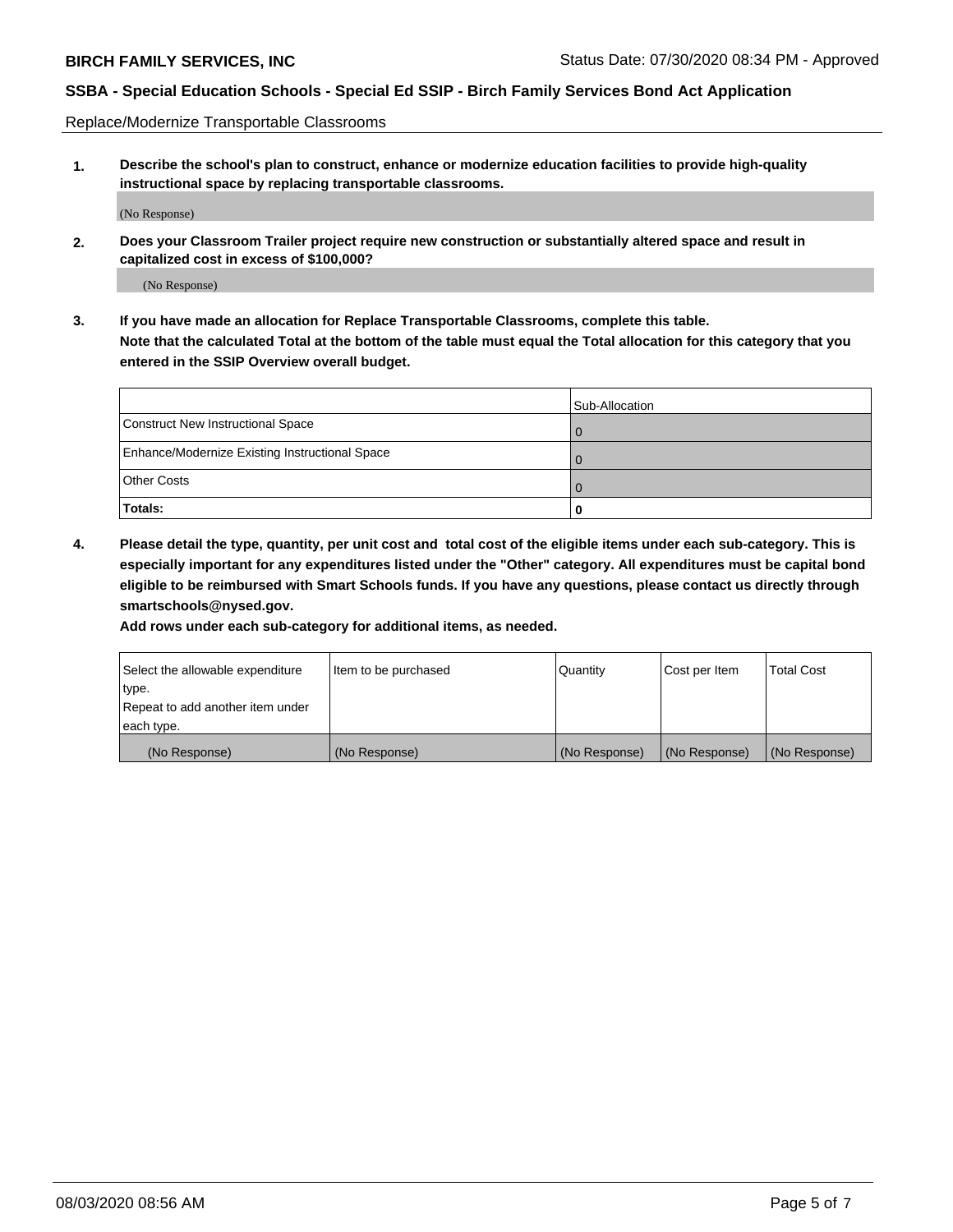High-Tech Security Features

## **1. Describe how you intend to use Smart Schools funds to install high-tech security features in school buildings and on school campuses.**

The funds offered by this grant will be used to cover the cost to install the various components involved in securing doors around the school. These components include a Digital Monitoring Panel, Keypad Reader, and Wireless Key Fob allowing egress and entry along with programming and monitoring. Also included are the components required to facilitate automation on the doors, wired and wireless connectivity, call home features and backup in the event of power loss. These include a Wireless Receiver, Cellular Radio Alarm Communicator, Network Interface Module, Contact Sensor, Power Supply, EMT conduit piping, Access Control Wires, Battery Backup, Door Mounted Exit Device and Labor.

### **2. Does your High-Tech Security project require new construction or substantially altered space and result in capitalized cost in excess of \$100,000?**

No

**3. If you have made an allocation for High-Tech Security Features, complete this table.**

**Note that the calculated Total at the bottom of the table must equal the Total allocation for this category that you entered in the SSIP Overview overall budget.**

|                                   | Sub-Allocation |
|-----------------------------------|----------------|
| <b>Electronic Security System</b> |                |
| <b>Entry Control System</b>       | 24,788         |
| Approved Door Hardening Project   |                |
| <b>Other Costs</b>                |                |
| Totals:                           | 24,788         |

**4. Please detail the type, quantity, per unit cost and total cost of the eligible items under each sub-category. This is especially important for any expenditures listed under the "Other" category. All expenditures must be capital bond eligible to be reimbursed with Smart Schools funds. If you have any questions, please contact us directly through smartschools@nysed.gov.**

**Add rows under each sub-category for additional items, as needed.**

| Select the allowable expenditure<br>type.<br>Repeat to add another item under<br>each type. | Item to be purchased              | Quantity       | Cost per Item | <b>Total Cost</b> |
|---------------------------------------------------------------------------------------------|-----------------------------------|----------------|---------------|-------------------|
| Main Entrance Entry Control<br>System                                                       | <b>Digital Monitoring Panel</b>   |                | 1,200         | 1,200             |
| Main Entrance Entry Control<br>System                                                       | <b>Keypad Reader</b>              | $\overline{2}$ | 225           | 450               |
| Main Entrance Entry Control<br>System                                                       | <b>Wireless Receiver</b>          |                | 250           | 250               |
| Main Entrance Entry Control<br>System                                                       | Cellular Radio Alarm Communicator | 1              | 295           | 295               |
| Main Entrance Entry Control<br>System                                                       | <b>Network Interface Module</b>   | 5              | 425           | 2,125             |
| <b>Main Entrance Entry Control</b><br>System                                                | <b>Wireless Key Fob</b>           | $\overline{4}$ | 150           | 600               |
| Main Entrance Entry Control<br>System                                                       | <b>Contact Sensors</b>            | 5              | 100           | 500               |